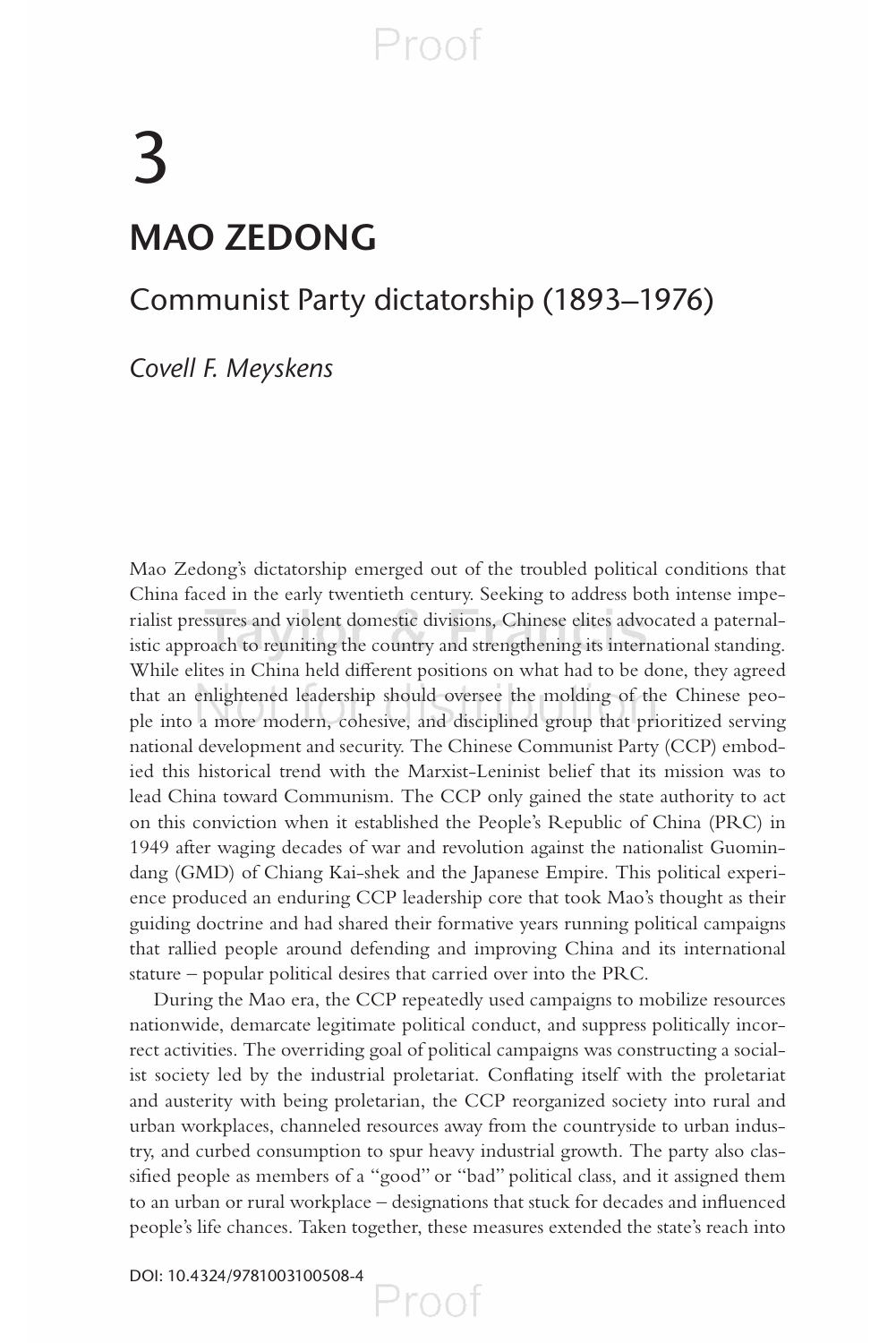local society, while at the same creating a cellular, party-centered structure that made Chinese citizens inclined to treat politics as a local party affair and think of their political position in terms of their party-given political classification.

Proof

Mao briefly broke with this cellular structure during the Hundred Flowers Campaign, in which he urged national criticisms of the regime. This loosening of acceptable political practice did not last, as Mao and his colleagues ordered the repression of critics and mobilized the entire nation in the Great Leap Forward, which sought to create a Communist society with higher living standards and give China a secure, leading, international position. When the Leap morphed into a huge famine, CCP leaders shored up their authority by resuscitating the economy and limiting the extraction of rural resources, while also enhancing Mao's personality cult and pushing blame onto localities and the Soviets.

 When Mao became concerned that his colleagues' policies were leading to a capitalist revival, he and his supporters reoriented his cult in the Cultural Revolution toward purging the party-state of people who putatively sought to benefit from a state-led capitalist restoration. This political maneuver led to people drawing on Mao's ideas to attack authority figures for a plethora of reasons. Through all the tumult of the Cultural Revolution, Mao, nevertheless, still maintained a monopoly on legitimate violence – a power he exercised to violently pacify factional conflicts. Although this imposition of military authority redirected political affairs back toward more manageable channels, this policy also caused much disenchantment with Mao's leadership. Mao and the party-state's continued domination of national flows of information and material resources, however, ensured that Mao's Communist Party dictatorship lasted until his death in 1976.

#### **Paternalistically making a modern China**

 To understand how Mao came to head up a Communist Party dictatorship, it is necessary to discuss the turbulent world into which he was born in 1893. Before Mao turned two years old, China's last dynasty – the Qing – lost its position as the top East Asian power in the Sino-Japanese War. In the wake of China's defeat, European powers took advantage of its weakness and carved out spheres of influence. Concerned that the country might soon be wiped off world maps, some Chinese elites argued that China had to follow the way of the world's great powers and establish a new regime whose authority was based on popular sovereignty.<sup>1</sup>

 What Chinese elites had in mind was usually not rule by the people but rather rule of the people by enlightened leaders. Prominent turn-of-the-century intellectual, Liang Qichao gave voice to this viewpoint when he called in 1905 on Chinese elites to investigate "the methods followed by other nations . . . select . . . superior points and appropriate them to make up for our own shortcomings."<sup>2</sup> In this way, national leaders could "make a new people" out of China's population that would be better prepared to thrive in the truculent world of modern international affairs.<sup>3</sup> A constitutional monarchy was Liang Qichao's preferred political instrument for constructing a wealthier, stronger, and more internationally competitive China.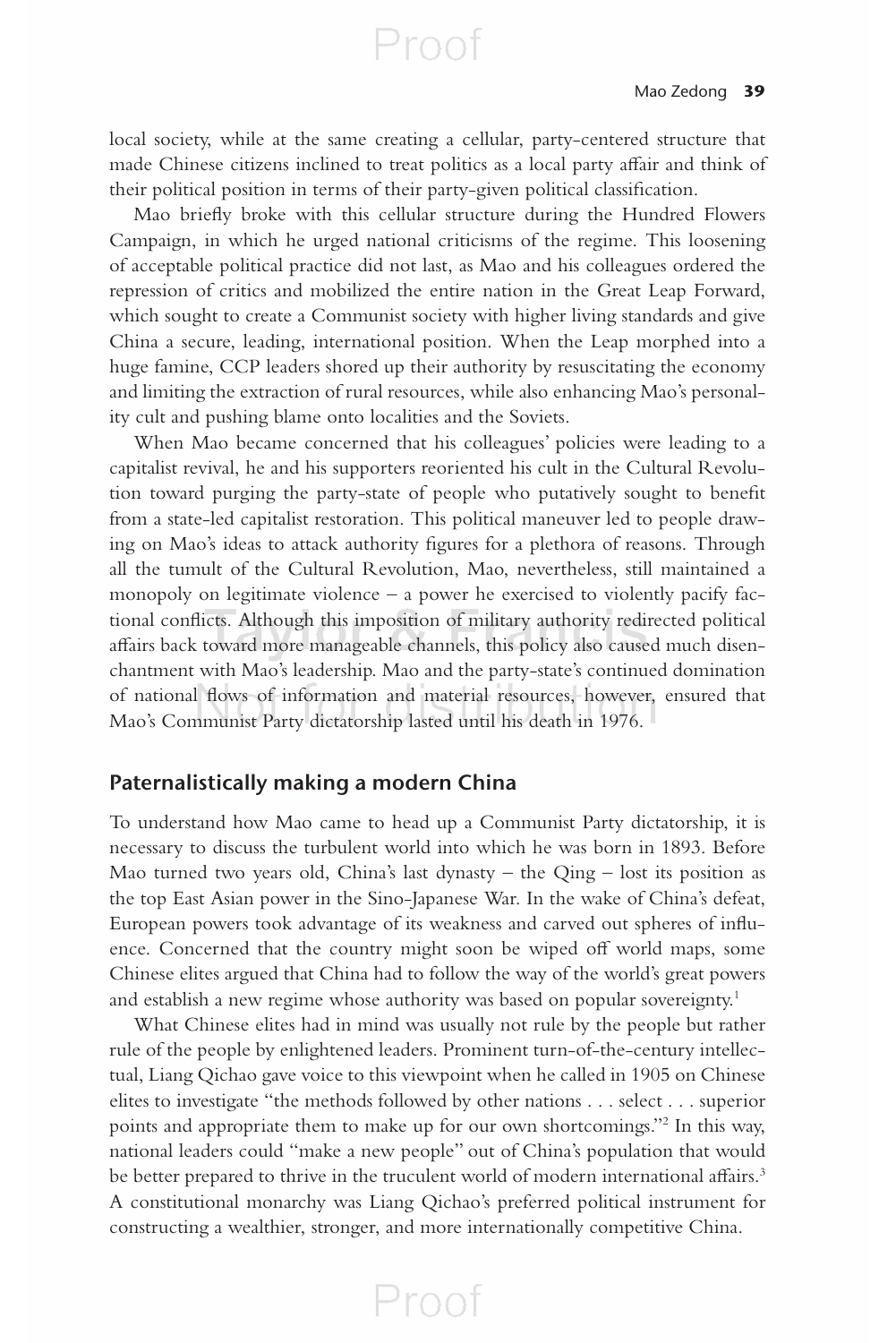#### **40** Covell F. Meyskens

 Although Liang's dream of a revitalized monarchy was not realized, as the Qing dynasty collapsed in 1911, his penchant for paternalistic solutions to addressing China's problems endured in the Republic that emerged out of the dynasty's ashes. 4 Most notable in this regard was revolutionary politician Sun Yatsen. According to Sun, China's problem was that its people were "a sheet of loose sand and so have been invaded by foreign imperialism and oppressed by" great powers. What China needed was for a revolutionary group to fashion China's populace "into an unyielding body," like a firm rock.<sup>5</sup> The fracturing of Republican China into warlord regimes in the 1910s reinforced Sun Yat-sen's resolve that his party – the Guomindang – had to discipline the ways of modernity into the Chinese people.

 Sun stated in 1918: "As a schoolboy must have good teachers . . . so the Chinese people . . . must have a farsighted revolutionary government" that instills in them the importance of national loyalty and dedication to constructing a powerful and prosperous China.<sup>6</sup> Only with a more disciplined and obedient citizenry could China overcome internal divisions and regain international prominence. The GMD received support for its nation-building efforts from the Soviet Union in the early 1920s when the GMD only controlled the southern province of Guangdong. Moscow sent advisers to help train its military, teach political mobilization techniques, and transform the GMD into a regimented Leninist party. Soviet representatives also came to assist in founding the CCP in 1921, an event at which Mao was present.<sup>7</sup> During its first few years, the CCP was organizationally weak, ideologically loose, and reliant on the Soviet Union, and so it had to accept Moscow's proposal to form a United Front with the GMD in 1923 to rid China of warlords and imperialists.<sup>8</sup>

 While many CCP members were reluctant to ally with the GMD, this partnership provided sustained experience mobilizing workers and peasants and significantly boosted party rolls.<sup>9</sup> When GMD armies militarily took over much of the country in 1927, its new leader Chiang Kai-shek saw the CCP's influence as a threat and made annihilating them into a lifelong objective. 10 Pushed underground, CCP leaders remade the party from an organization that, in Hans van de Ven's words, "was made up of friends who were equals in all respects" into a Marxist-Leninist organization whose central leadership "represented the correct party line and . . . possessed the right to . . . give instructions to . . . members, who were . . . to accept its authority in all areas of life."<sup>11</sup>

 Like other Marxist-Leninist parties, the CCP thought that history's ultimate destination was Communism and that its political mission as the revolutionary vanguard was directing society to this final historical phase. Throughout the 1920s, CCP leaders adhered to the Marxist-Leninist view that they should mobilize the industrial proletariat in an urban revolution. Mao famously advocated an alternate revolutionary strategy in 1927, predicting in his report on the Hunan peasant movement that several hundred million Chinese peasants will soon "rise like . . . a force so swift and violent that no power . . . will be able to hold it back. They will smash all the trammels that bind them and rush forward along the road to liberation."<sup>12</sup>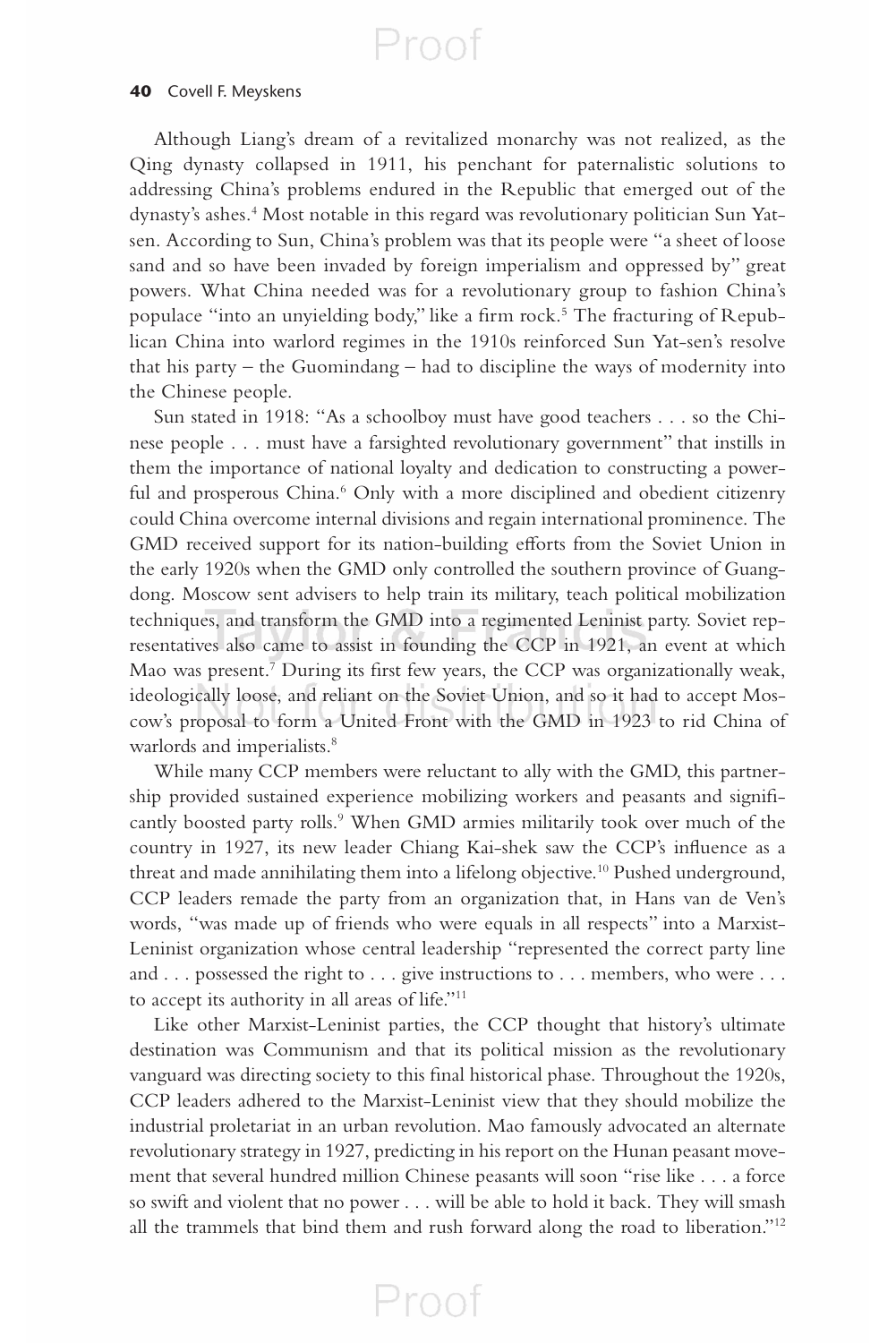Faced with this massive revolutionary force, the CCP had three choices: "To march at their head and lead them. To trail behind them. . . . Or to stand in their way and oppose them."<sup>13</sup>

Proof

 Mao's analysis of the peasantry shows the dual character of his understanding of its revolutionary power. On the one hand, Mao's comments can be read as a cry for the CCP to shepherd the peasantry's political energies toward socialist revolution. 14 On the other hand, they can be read as a sign of Mao's awareness of how popular forces could exceed the party's direction, a political possibility which Mao would later use to devastating effect during the Cultural Revolution against his fellow party members. 15 However, when Mao wrote about Hunan peasants, he was not yet a top party leader. The party center was still in Shanghai, encouraging urban uprisings.

After several failures, party leaders fled in 1932 to the Jiangxi Soviet where Mao and military commander Zhu De were engaged in rural revolution. New arrivals quickly took over local leadership positions, as they outranked Mao and had Soviet ties and training. Mao, however, elevated his political stature by building the Red Army and successfully waging guerilla war against two GMD annihilation campaigns. 16 In 1934, GMD forces, nevertheless, overwhelmed the Jiangxi Soviet (also often referred to as the internationally unrecognized Chinese-Soviet Republic, set up by Mao and Zhu De in November 1931). The CCP began the Long March – a 6,000-mile trek through harsh landscapes, with the GMD in hot pursuit, to a base area in Yan'an in the northwestern province of Shaanxi.

 The Long March had three important consequences for Mao's political rise. First, in Guizhou, a mountainous province in southwest China, the party held the Zunyi conference in which Soviet-trained party members were criticized, and Mao was granted a spot on the CCP's Standing Committee as well as command over the Central Red Army.<sup>17</sup> Second, the Long March's travails inculcated in participants a spartan determination to advance China's socialist revolution with any available resources, a mindset which the CCP would later try to socially engineer into all Chinese citizens. Third, the social bonds forged in the violent crucible of the Long March became the bedrock of elite politics in Mao's China, as participants occupied CCP leadership positions into the 1990s.<sup>18</sup>

 The Long March would have probably not been so consequential if the Japanese had not invaded China in 1937. Pushing the GMD into the southwest, Japan's assault opened up a vast rural region for the CCP to build up political power in the name of national defense as well as by helping with rural welfare. 19 Mao's dominance within the CCP, however, was only solidified in the 1942–1944 rectification campaign during which Mao finally rose above Soviet-trained officials. The rectification campaign was also fundamental to establishing Mao's personality cult, as party members were indoctrinated into a worldview that presented Mao's leadership as crucial to besting China's warlords, defeating imperialism, and building a new socialist Chinese society.<sup>20</sup> Another important consequence of the war against Japan for Mao's political ascension was that it seriously weakened the military and economic capabilities of the nation's existing dictator –Chiang Kai-shek and his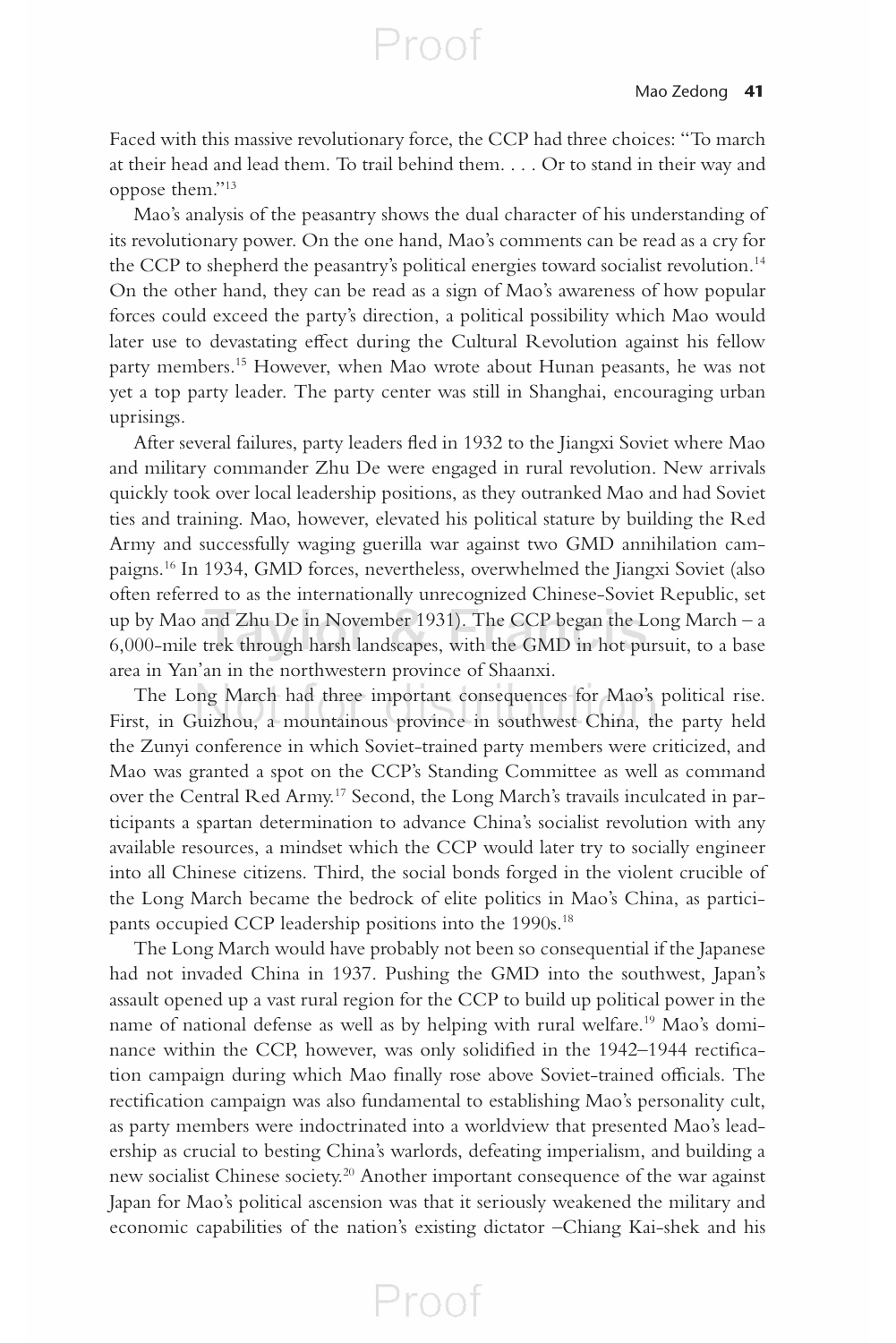#### **42** Covell F. Meyskens

party the GMD – which the People's Liberation Army (PLA) defeated in the civil war that erupted after the Japanese Empire collapsed in 1945.<sup>21</sup>

### **Making China socialist in the 1950s**

When the CCP founded the PRC in 1949, it quickly launched a flurry of political campaigns. This practice would define Mao's tenure in power with one campaign coming after the other in quick succession. 22 Campaigns set out the goals of the party-state and charted out which social practices were legitimate and which were marked for rehabilitation or elimination. While some campaigns were local, for instance those targeting ethnic minorities, the party's propaganda apparatus promulgated many national campaigns, delineating what objectives local cadres should concentrate on, where they should allocate resources, what social groups to mobilize, how they should motivate participation, and how to talk about campaign activities. Although the language of campaigns never turned into the sole medium of national communication, it did generate standardized linguistic patterns for official functions and became an integral part of everyday life.<sup>23</sup>

 One of the CCP's most momentous rural campaigns was land reform, which lasted from roughly 1946–1952. Rural cadres were instructed to conduct land reform as laid out in Mao's report on the Hunan peasant movement. As Mao stated in this foundational text, revolution was not a refined affair like a "dinner party": it was "an act of violence by which one class overthrows another."<sup>24</sup> In accordance with this idea, local cadres led peasant associations in a wave of terror against landlords and other local powerholders to establish a new political order in which land was distributed more equitably. Through this process, the party also expanded the state's leverage in local society, as land reform's beneficiaries became the party's local representatives.<sup>25</sup> However, the central party set limits on its rural influence. Markets persisted, private ownership remained, and material incentives were still used to stimulate labor productivity. These three conditions all made a wider swath of rural residents amenable to the CCP's new regime. 26

 In urban areas, Mao and the CCP also undertook campaigns to cultivate regime support and assert political control. As in the countryside, physical violence and psychological pressure were regular features of urban campaigns, making it difficult to ascertain whether people were complying with party dictates out of compulsion, their own volition, or some combination of the two. The CCP sought to garner popular backing in cities by initially circumscribing its clout, creating what it called a people's democratic dictatorship under which private ownership continued to exist and the urban bourgeoisie, working class, and peasantry would all contribute to state-led capitalist development.<sup>27</sup> Some urban intellectuals, business people, and former GMD officials viewed the early PRC favorably because their desires to strengthen China's economy and bolster its geopolitical position were echoed in party propaganda.<sup>28</sup> Some overseas Chinese returned to the PRC for similar reasons, while others considered the job opportunities of the emerging party-state as a way to advance their career, like their counterparts within China. 29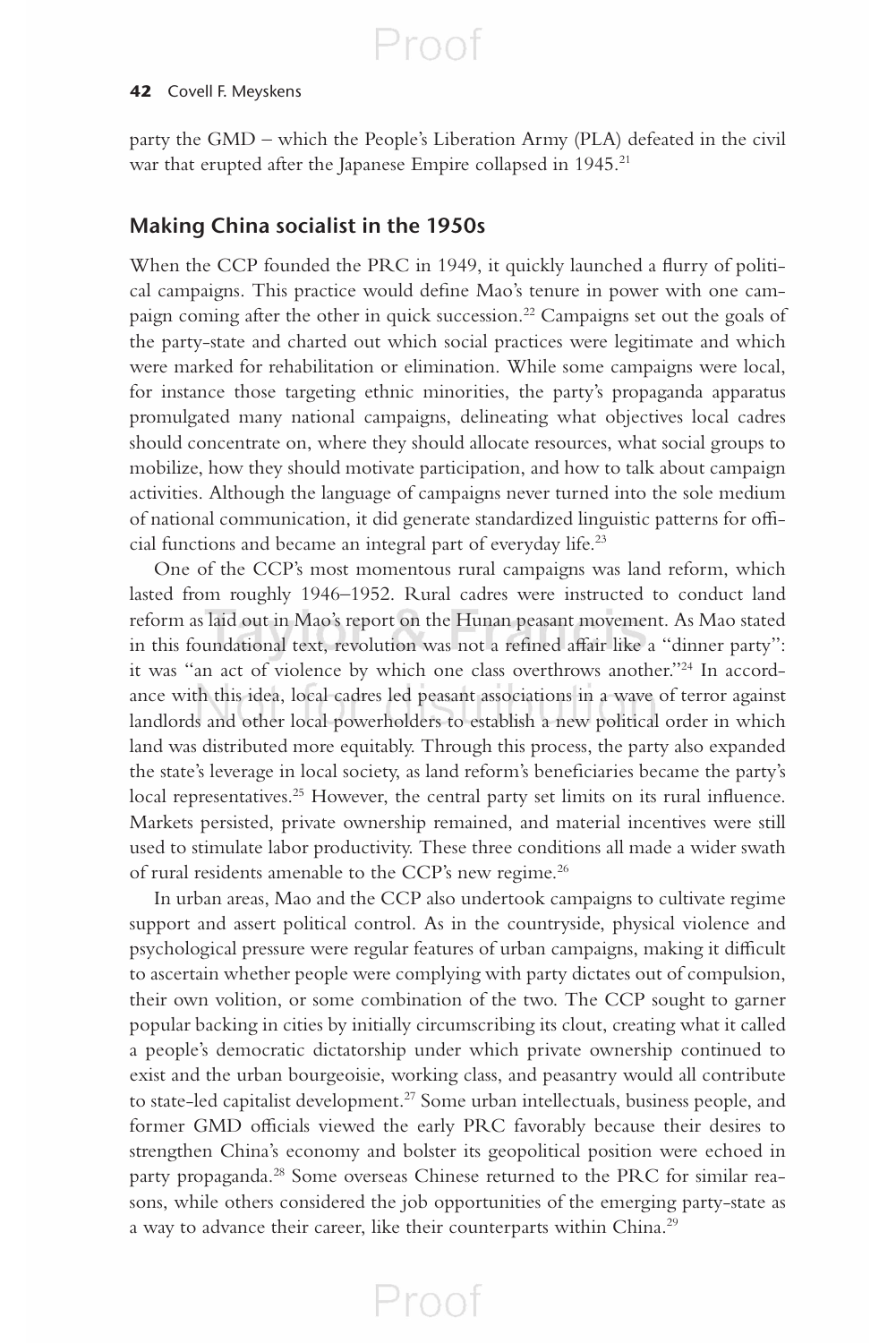Meanwhile, Mao and other party leaders thought that they knew the historical path that the entire country had to follow. China had to move toward socialism and later Communism and construct a dictatorship of the proletariat. In 1949, the CCP still had at its disposal a very small working class. The party's solution to China's underdevelopment was to paternalistically substitute itself for the proletariat, such that proletarian consciousness, values, and interests were what the CCP leadership said they were, and party leaders determined how to build a proletarian dictatorship. 30 In Mao's view, the CCP should achieve this political objective by adhering to the developmental program presented in Stalin's *Short Course* on how the Soviet Union had rapidly constructed a socialist country, a process that was advanced by Moscow sending technical advisers and machinery and training Chinese in the Soviet Union.<sup>31</sup>

 Key to China's transition toward socialism was restructuring its political economy. Private ownership had to be phased out and replaced with public ownership because private property was ideologically linked to the capitalist profit motive, the pursuit of individual interests, and the bourgeoisie. On the other hand, state-run enterprises were by dint of the CCP's administration designated as serving the collective. In line with this political position, the party launched a series of campaigns between 1953 and 1956 that remade urban and rural society into publicly run urban work units and rural collectives, so that their resources could be mobilized for collective goals. Talk of collective aims might seem to suggest the existence of a high degree of socioeconomic equality throughout China. The CCP, however, produced a clear socioeconomic hierarchy

Stratification was based on the Marxist-Leninist idea that the industrial proletariat was the most politically important group in a socialist society, and so the party's dictatorship had to allocate more resources to its development. CCP leaders thus allotted very few resources to the countryside and instead funneled resources, especially grain, away from rural collectives to augment urban industry.<sup>32</sup> In accordance with this favoring of urban areas, the government also instituted a household registration system in which almost everyone was made a member of a specific urban work unit or rural collective. 33 As the CCP prioritized industrial growth, it provided guaranteed rations and welfare to urban workers with permanent positions while the central state told rural collectives to rely on local resources, which resulted in barebones living. Temporary urban workers, likewise, earned lower wages and were deprived of welfare coverage. 34

 Within urban areas, there also existed a hierarchy of work units with stateowned enterprises (SOEs) obtaining more resources than urban collectives and heavy industry gaining more than light, since heavy industrial development was thought to be more valuable for building socialism, partially because of its centrality to national defense. 35 One policy that the party did impose nationally that induced social leveling was limiting resource allocation to so-called non-productive uses. These included consumer industries, housing, and welfare services. The government suppressed investment in these sectors because they took resources from expanding industrial production, which CCP elites conceived of as the top priority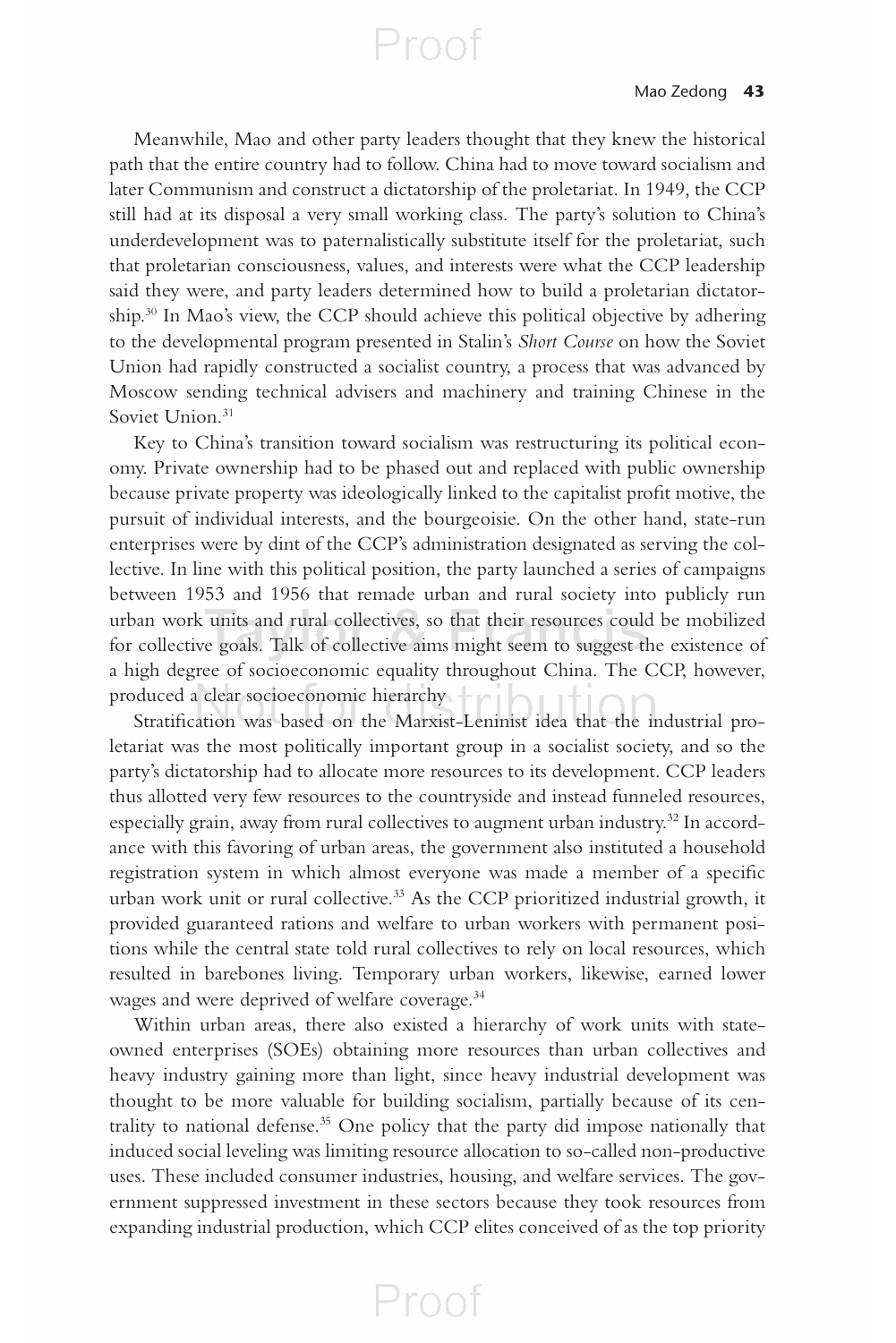#### **44** Covell F. Meyskens

for building China's proletarian dictatorship, and because they equated austerity with proper proletarian conduct.<sup>36</sup>

 Meanwhile, in rural areas, the party's attribution of a class status to every person divided society, as people with "good class" backgrounds, namely lower or middle peasants, had better access to party membership, the PLA, and government jobs, whereas people classified as landlords, rich peasants, counterrevolutionaries, or rotten elements were regularly attacked in struggle sessions and assigned more trying work.<sup>37</sup> Overall, the CCP's division of society into different social groups had one very significant consequence. It brought about the parcellation of society into groups with competing interests, which looked to the party to address their political grievances.

 As part of the party's dictatorship, the state also restricted interactions between different work units that were not officially sanctioned. This state-centered system of socialization had a few notable effects for the upholding of the party's dictatorship during Mao's time in power. First, it gave society a honeycomb-like structure in which vertical ties between work units predominated, and horizontal connections were curbed. This setup imparted society with a cellular character in which local cadres either sought to defend their localities from extraction by higher levels of the state or endeavored to make higher-level policies serve local interests. In both cases, the net result was that members of work units tended to have an inward-looking disposition, thinking of politics in local terms and making political demands at the local level.<sup>38</sup>

 The CCP, however, did undertake two major campaigns that encouraged Chinese citizens to air discontent with the regime at a national level. The first campaign began after Soviet Premier Nikolai Khrushchev spoke out against Stalin's cult in his 1956 secret speech. Seeing how Khrushchev's criticisms prompted revolts in Eastern Europe, Mao decided to launch the Hundred Flowers Campaign and elicit public complaints about the PRC.<sup>39</sup> When social dissent exceeded Mao's expectations, he initiated the Anti-Rightist Campaign in 1957 to stamp out public criticism, labeling as "rightists" especially intellectuals but also provincial and county cadres, who were dispatched to the impoverished countryside for re-education. This political shift caused many intellectuals and administrators to learn that when the party asked for criticism of its policies, it was best to remain silent and comply with state directives, a social tendency that had disastrous consequences during the Great Leap Forward, started in 1958. 40

### **On Mao's troubled road to socialism**

 The Leap was Mao's attempt to transform China into a Communist utopia whose industrial output would overtake "Britain in fifteen or more years."<sup>41</sup> China did not have the technically trained labor force nor the production, transportation, or communication capacities to economically modernize so quickly. Faced with this developmental predicament, Mao advocated making up for domestic shortages by mobilizing all the nation's resources in a militarized labor-intensive campaign to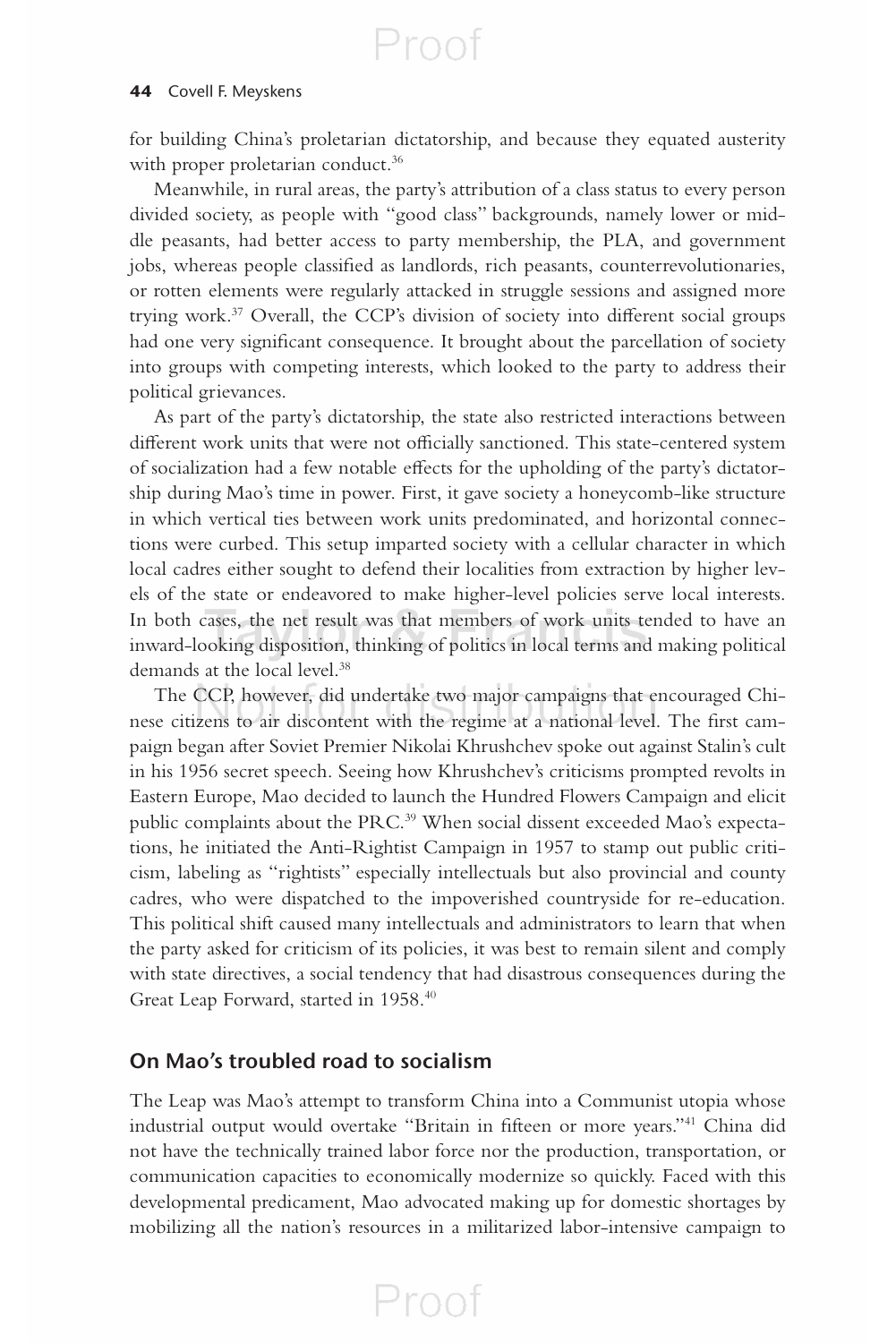increase production and build economic infrastructure, which motivated workers by collective objectives instead of material incentives. 42 In taking this developmental direction, the CCP would not only forge China's own road to socialism, but it would also build on its wartime experience of mass mobilization campaigns during which the party had compensated for a lack of technical expertise and machinery by relying on native methods and local resources. 43

 Mao's elite colleagues carried out the Leap for a variety of reasons, as did the larger society. First, many leaders supported the acceleration of China's transition to Communism. Second, officials competed to exceed production quotas to demonstrate their loyalty to Mao and the Communist project. Third, some officials and citizens were concerned that if they opposed the Leap, then they might be characterized as a "rightist" and punished like during the recent Anti-Rightist Campaign. Fourth, Mao drew on tensions with the GMD and the United States in the Second Taiwan Straits Crisis of 1958 to make the Leap into a matter of not just domestic development but national security. Fifth, urban and rural militias were massively expanded and employed to coerce Chinese citizens into partaking in the Leap. Lastly, the Leap spoke to widespread popular aspirations for China to have higher living standards and become a well-developed country that was internationally influential and recognized for its accomplishments.<sup>44</sup>

 In the end, the Leap's results were not at all what Mao intended. Instead of creating a Communist society, the Leap caused a massive famine that killed 30 million people at least and led other CCP leaders to question Mao's capabilities in economic affairs.<sup>45</sup> Beijing blamed economic problems on Moscow, which withdrew technical advisers in 1960, and it shifted responsibility onto natural disasters and local cadres, thereby directing public discontent to outside China's borders while simultaneously making public dissatisfaction into a local affair and placing responsibility on natural phenomena beyond human control. 46

 Public knowledge about the famine was also limited, as the media did not discuss it, and the honeycomb character of Chinese society restrained information flows between urban and rural areas, which suffered much more due to the party's urban bias. Especially worried about how the famine might undermine the morale of the PLA, which principally came from the countryside, the Minister of National Defense Lin Biao initiated a campaign that echoed the Rectification Movement of the 1940s. Troops were required to regularly read Mao's works and reflect on how much China had improved since the CCP had liberated it from Chiang Kai-shek and his American imperialist sponsors. Through this process of historical comparison, soldiers were supposed to acquire a deep commitment to serving Mao and building socialism despite any hardships. This practice was so successful that Mao and his supporters would later extend it to the whole nation in the lead-up to the Cultural Revolution. 47

 In the early 1960s, PRC Chairman Liu Shaoqi and other party leaders were focused on a more pressing matter – engineering an economic revival after the Leap. While living standards remained low, the government was careful to not remove too much grain from the countryside. Household plots were reallowed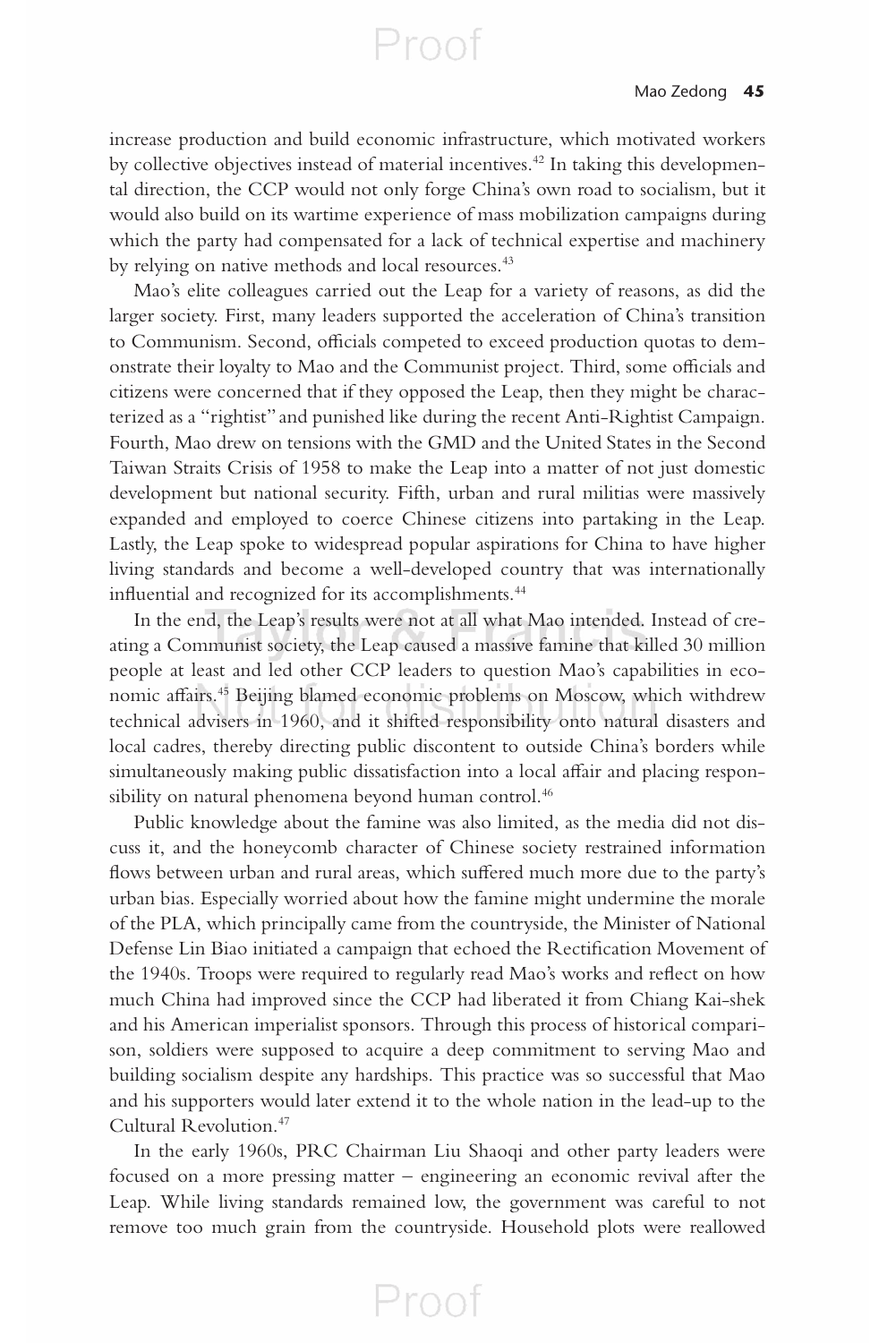#### **46** Covell F. Meyskens

after having been eliminated as part of the Leap's push to mobilize all resources – a policy that had left households without the means to grow their own food. Rural markets were also again permitted. Material incentives were reintroduced. Investment in agriculture was raised. Capital investment and accumulation were decreased. There was less emphasis on the political redness of experts, and the party even flirted with the idea of endorsing a rural practice that had emerged as a survival tactic during the Leap – contracting pieces of land to households to fulfill state quotas. This last policy, however, was a political bridge too far for Mao.<sup>48</sup>

 If China followed this path, Mao thought that the party would be abandoning its project to make China socialist. The CCP, from Mao's standpoint, had also to push back against the expansion of rural markets that were allowing new rural elites to form that were more concerned about profits and individual interests than the party's proletarian collective objectives. To check these tendencies, Mao launched the Socialist Education Campaign in 1962 because he was worried that China was backtracking from a socialist country into a capitalist nation. Outside work teams were brought in to lead struggles against local cadres who were accused of colluding with rich peasants to enrich themselves. Charged with leading this initiative was Liu Shaoqi, who worked against Mao's efforts to mobilize the masses against local cadres, because Liu was concerned that rural clashes might derail China's post-Leap economic recovery.

Mao was so dissatisfied with Liu Shaoqi's actions that he accused him of being among the people "in positions of authority within the Party" who were taking a capitalist road. $49$ -The idea of "capitalist-roaders" in the CCP leadership came out of China's struggles with the Soviet Union over the direction of international socialism in the early 1960s. While Soviet Premier Khrushchev sought to reduce tensions with Washington, Mao depicted China as the new leader of international socialism, and he called for revolutionary wars in the decolonizing world. Mao also claimed that a privileged bureaucratic stratum had come to power in the Soviet Union that was in favor of restoring capitalist inequalities. Concerned that similar political tendencies were developing in the PRC, Mao intensified his criticisms of CCP elites, who allegedly were attempting to move the country toward Sovietstyle revisionism in 1964. 50

 While Mao reproached his fellow comrades behind closed doors, his personality cult shone brighter in the limelight, as the whole country was ordered to learn from the PLA and especially from a regular solider named Lei Feng, who died in an accident in 1962 and left a possibly fabricated diary in which he declared his ardent devotion to Mao, the CCP, and serving the people. Mao's cult received another boost with the publication of what became known as the *Little Red Book* , which started with an appeal from Lei Feng to go all-out in accomplishing Mao's commands. In 1965, public adulation of Mao spread across the country with the reading of his works and efforts to embody his directives becoming normal everyday practice.<sup>51</sup>

 In 1966, Mao turned his personality cult on CCP elites in the Cultural Revolution, championing attacks on people who had "sneaked into the Party, the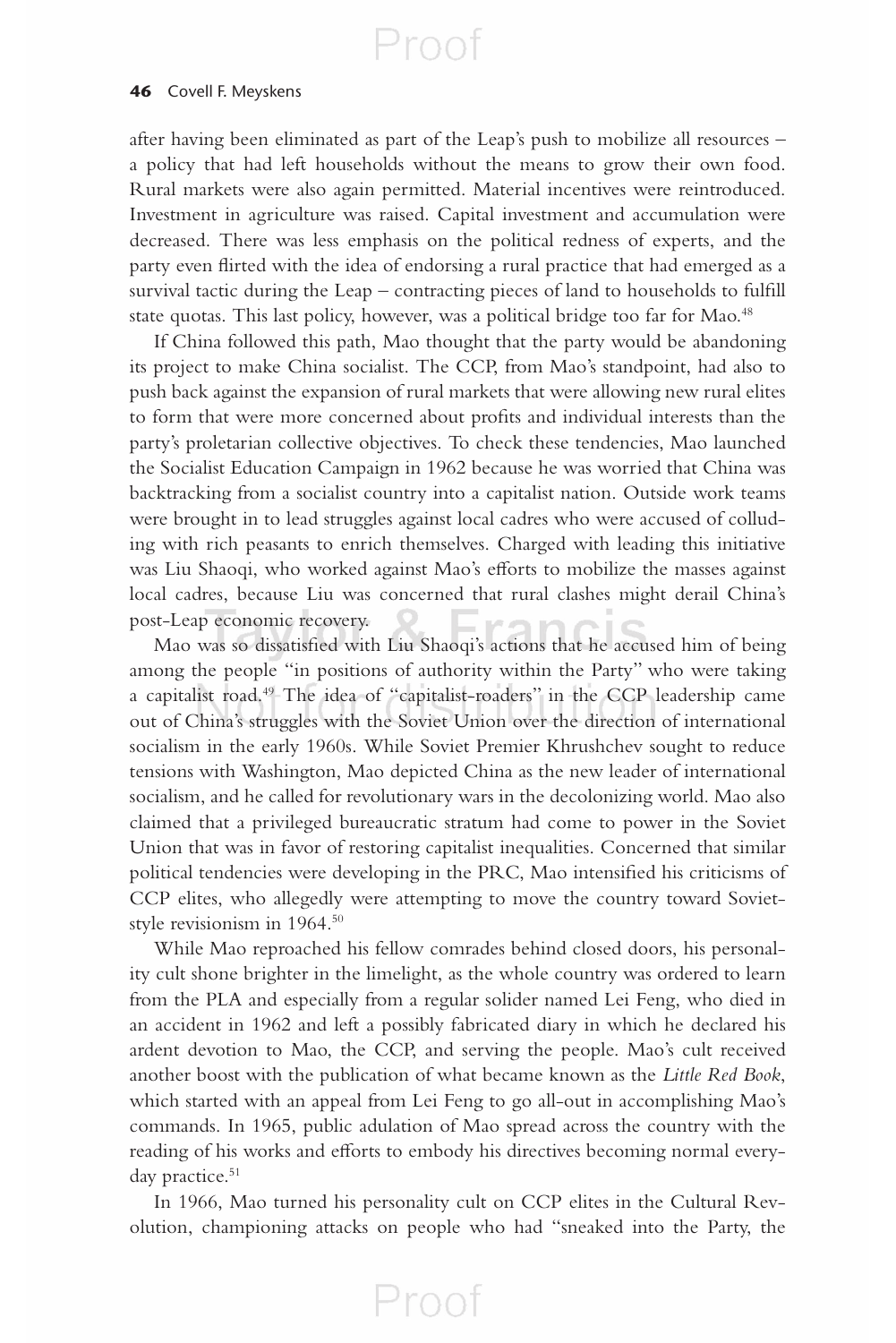government, the army, and various spheres of culture" that strived to "seize political power and turn the dictatorship of the proletariat into a dictatorship of the bourgeoisie."<sup>52</sup> Mao and his supporters first mobilized elite students in Beijing to confront school administrators. Liu Shaoqi, Deng Xiaoping, and a few other party leaders tried to use work teams to channel students into Red Guards units that condemned people with "bad class" backgrounds, like in previous campaigns. Mao's allies struck back, urging the removal of work teams from campuses and the formation of competing Red Guards. Over the fall of 1966 and the winter of 1967, Red Guards were established in schools, factories, government offices, and rural collectives, as Mao's backers encouraged Red Guards to fan out across the country and share their revolutionary experiences struggling against people they perceived to be "capitalist-roaders" in positions of power. 53

Proof

 Mao hoped that youth involved in the Cultural Revolution would purge the party-state of people who were leading China toward a capitalist restoration while at the same time generating a new revolutionary generation that would remain dedicated to achieving his policies even after he died. In practice, Red Guards employed Mao's ideas for a multitude of different purposes. Some toppled party leaders, as directed by Mao's elite supporters. However, Red Guards also engaged in many other activities. They settled old scores, abused people with "good and "bad" class labels, pleaded for higher wages and permanent positions in SOEs, ransacked homes and seized "bourgeois" materials, beat up people with "bourgeois" hairstyles and clothing, and pushed out colleagues who were blocking their career advancement. 54 This list could go on and on. The point is that during the Cultural Revolution, Mao's ideas did not have a well-defined set of meanings. Rather, political factions and individuals instrumentalized Mao's statements to advance their manifold interests.

 In 1968, Mao and the people around him decided that factional struggles had to be contained, partially because of rising Sino-Soviet border tensions. The CCP employed this national security rationale when it deployed the PLA to establish new local power structures, a decision which unleashed a wave of violence that lasted until 1971 and killed many more than the Red Guards. 55 With the military in charge, urban youth were shipped to the countryside to undergo reeducation at the hands of local peasants and contribute to local development. Although some youth were still committed to following Mao's orders, many others lost faith in view of constant factional fighting, while others were disabused of their fidelity to Mao when the PLA was dispatched to crush the Red Guard movement. Others became disillusioned with Mao's dictatorship when they arrived in the countryside and saw how underdeveloped it still was nearly two decades after the PRC's founding.<sup>56</sup> Mao's political prestige was further tarnished when the National Defense Minister Lin Biao, who was designated as his successor in 1969, fled after an apparent failed coup in 1971 and died in a plane crash.<sup>57</sup>

 Despite all these issues, Mao still held onto power for the last half decade of his life. He was partially able to maintain control because veteran party leaders remained beholden to him for their authority. The same was true of people who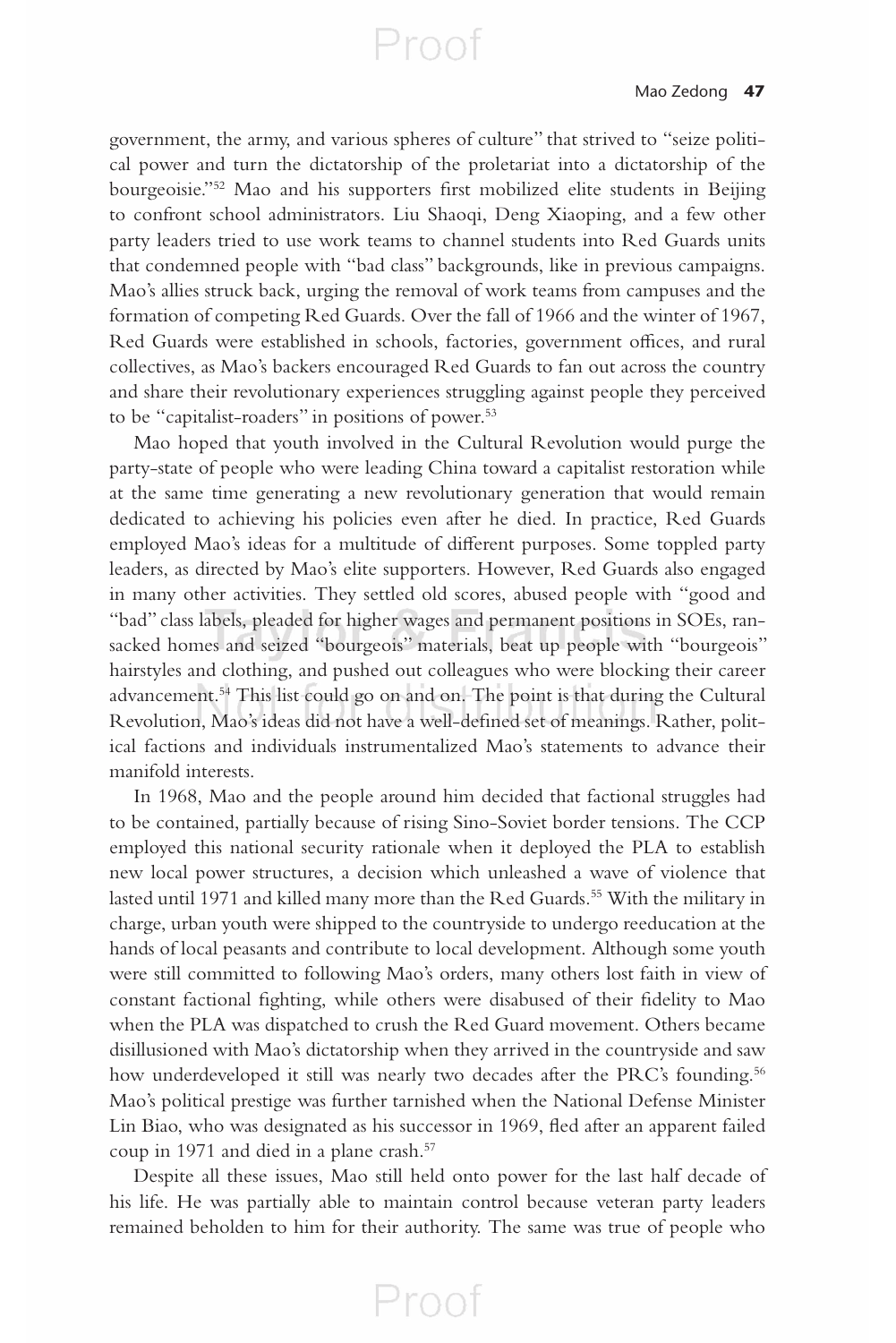#### **48** Covell F. Meyskens

Mao's supporters helicoptered into elite circles during the Cultural Revolution. Mao played off both against each other, weakening their respective power bases. These factional conflicts gave politics in the early 1970s a whiplash character, as the country lurched from one campaign to another, a process that made Chinese citizens only more cynical about the purpose of Mao's revolution. 58

 On the other hand, the CCP's capability to still execute campaigns showed the durability of the party-state. As Mao and his allies retained sway over the propaganda apparatus, they were still able to disseminate their campaign directives and political commentary nationwide and shape what counted as legitimate political language and activities in localities. That the party's dictatorship could still mobilize China's populace in this way was inextricably linked to a few features of state–society relations in the PRC that endured all the way to Mao's passing in 1976. Chinese citizens remained governmentally tied to certain urban and rural workplaces for their subsistence. The party also continued to closely regulate the movement of physical resources and information between cities and the countryside as well as within them. Last and most definitely not least, CCP leaders, despite all the turmoil of the Cultural Revolution, remained committed to employing the powers of the party-state to paternalistically fashion a new socialist Chinese nation.

### **The afterlives of Mao's dictatorship**

 After Mao's demise, CCP leaders abandoned certain features of his dictatorship. Especially consequential was their relinquishment of the party's revolutionary mission. While the propaganda apparatus still talked about socialism, it was delinked from a revolutionary impulse, as reform replaced revolution as the party's dominant political framework. As part of this transformation, the CCP abolished political labels related to class status; it stopped stressing the importance of class struggle and Marxist-Leninist objectives, and the industrial working class lost its political prominence and had its special welfare entitlements phased out.<sup>59</sup> The party also did away with the honeycomb organization of society in Mao's China and granted more influence to market forces in the distribution of resources, flows of information, and socioeconomic stratification.<sup>60</sup> Keenly aware of the dangers of a personality cult, Deng Xiaoping and other veteran party members transitioned toward a collective leadership system so that no individual would again have ultimate authority over the party-state's formidable infrastructural power.

 This last transformation has proven less durable than the other changes, as Xi Jinping has recently recentered China's regime on his own person. Xi's ability to make this political shift is linked to what the CCP did not discard of Mao's dictatorship. Although party elites relaxed their hold on the national circulation of resources and information, they did not give it up, as they still maintained a paternalist worldview and considered the Chinese people to be incapable of self-governance. CCP leaders also still strive to keep political discontent local to maintain their authority, and they emphasize national security threats to persuade people that CCP leadership is the best way to ensure China's defense, prosperity, and stability. Until Chinese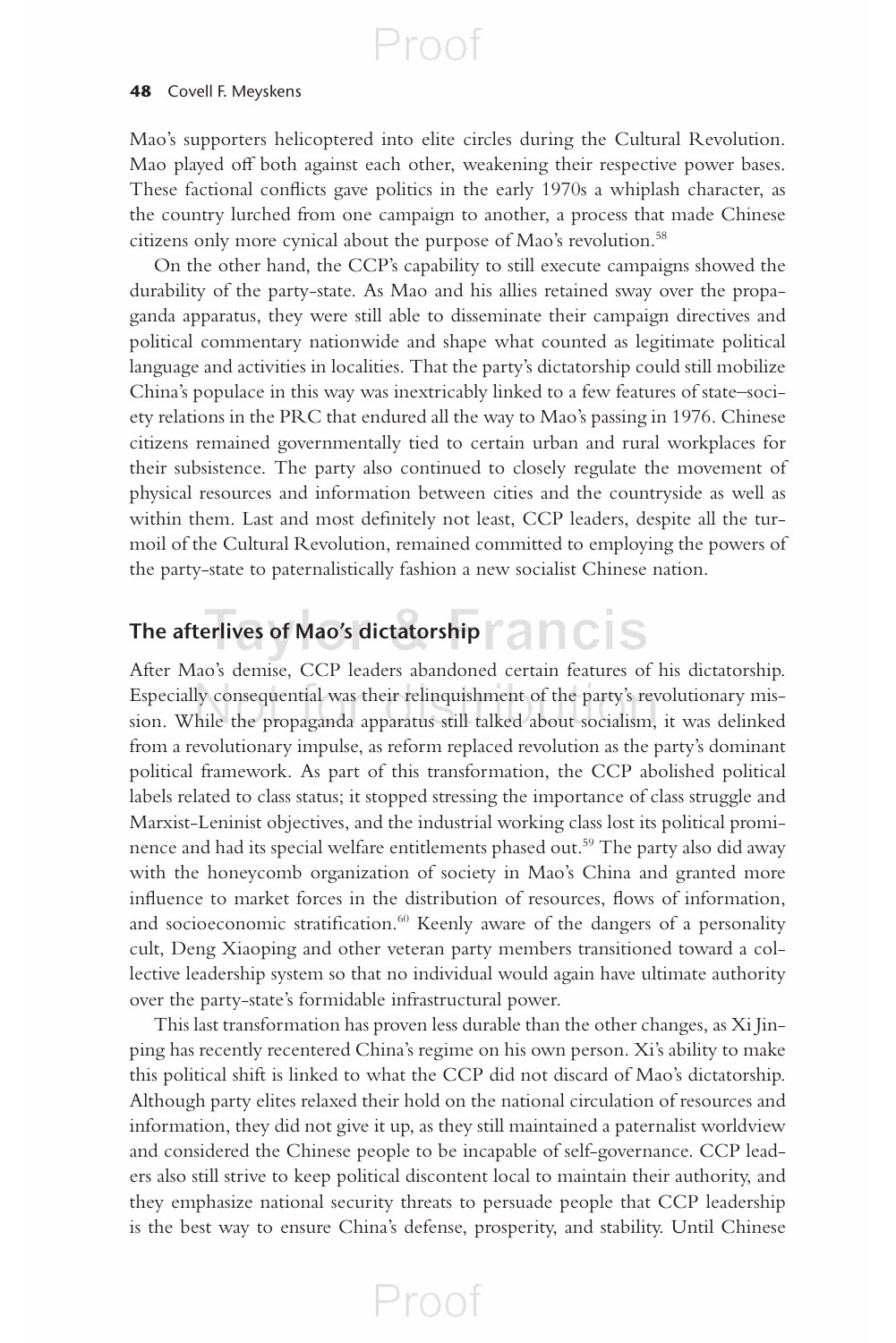nationalism is no longer conflated with the necessity of CCP rule, the Mao era will continue to cast a long shadow over Chinese politics.

Proof

#### **Notes**

- 1 Peter Zarrow, *After Empire: The Conceptual Transformation of the Chinese State, 1885–1924* (Stanford: Stanford University Press, 2012).
- 2 Wm. Theodore de Bary and Richard Lufrano (eds.), *Sources of Chinese Tradition: From 1600 Through the Twentieth Century* , vol. 2 (New York: Columbia University Press, 2000), 290.
- 3 Liang Qichao, "Renewing the People": www.columbia.edu/itc/eacp/japanworks/ps/ cup/liang\_qichao\_renewing\_people.pdf .
- 4 Timothy Cheek, *The Intellectual in Modern Chinese History* (Cambridge: Cambridge University Press, 2015), 29–30.
- 5 Sun Yat-Sen, "The Three Principles of the People," *Liberty, Equality, Fraternity: Exploring the French Revolution* (accessed December 1, 2020): https://revolution.chnm.org/d/582 .
- 6 de Bary and Lufrano, *Sources of Chinese Tradition* , 330.
- 7 Harold M. Tanner, *China: A History* , vol. 2 (Indianapolis: Hackett, 2010), 121–123.
- 8 Ibid., 136.
- 9 Hans J. van de Ven, *From Friend to Comrade: The Founding of the Chinese Communist Party, 1920–1927* (Berkeley: University of California Press, 1991), 3.
- 10 Maggie Clinton, *Revolutionary Nativism: Fascism and Culture in China, 1925–1937* (Durham: Duke University Press, 2017), 116–117.
- 11 van de Ven, *From Friend to Comrade* , 4.
- 12 Mao Zedong, "Report on an Investigation of the Peasant Movement in Hunan," *Marxists Internet Archive* (March 1927): www.marxists.org/reference/archive/mao/ selected-works/volume-1/mswv1\_2.htm#s7.
- 13 Ibid.

14 Felix Wemheuer, *A Social History of Maoist China: Conflict and Change*, 1949-1976 (Cambridge: Cambridge University Press, 2019), 58.

- 15 Maurice Meisner, *Mao Zedong: A Political and Intellectual Portrait* (London: Polity, 2007), 48–49.
- 16 Ibid., 54–55.
- 17 Tanner, *China* , 162–163.
- 18 David E. Apter and Tony Saich, *Revolutionary Discourse in Mao's China* (Cambridge: Harvard University Press, 1994).
- 19 Chalmers A. Johnson, *Peasant Nationalism and Communist Power: The Emergence of Revolutionary China, 1937–1945* (Stanford: Stanford University Press, 1962); Ralph Thaxton, *Salt of the Earth: The Political Origins of Peasant Protest and Communist Revolution in China* (Berkeley: University of California Press, 1997).
- 20 Daniel Leese, *Mao Cult: Rhetoric and Ritual in China's Cultural Revolution* (Cambridge: Cambridge University Press, 2011), 8, 15.
- 21 Hans J. van De Ven, *War and Nationalism in China, 1925–1945* (London: Routledge, 2003), 252–293; Tanner, *China* , 184–186.
- 22 Gordon Bennett, *Yundong: Mass Campaigns in Chinese Communist Leadership* (Berkeley: Center for Chinese Studies China Research Monographs, 1976).
- 23 Ibid., Perry Link, *An Anatomy of Chinese: Rhythm, Metaphor, Politics* (Cambridge: Harvard University Press, 2013), 234–348.
- 24 Zedong, "Report."
- 25 Wemheuer, *A Social History of Maoist China* , 55, 58.
- 26 Huaiyin Li, *Village China Under Socialism and Reform: A Micro-History, 1948–2008* (Stanford: Stanford University Press, 2009), 19.

- 27 Wemheuer, *A Social History of Maoist China*, 51-52.
- 28 Meisner, *Mao Zedong* , 108–109.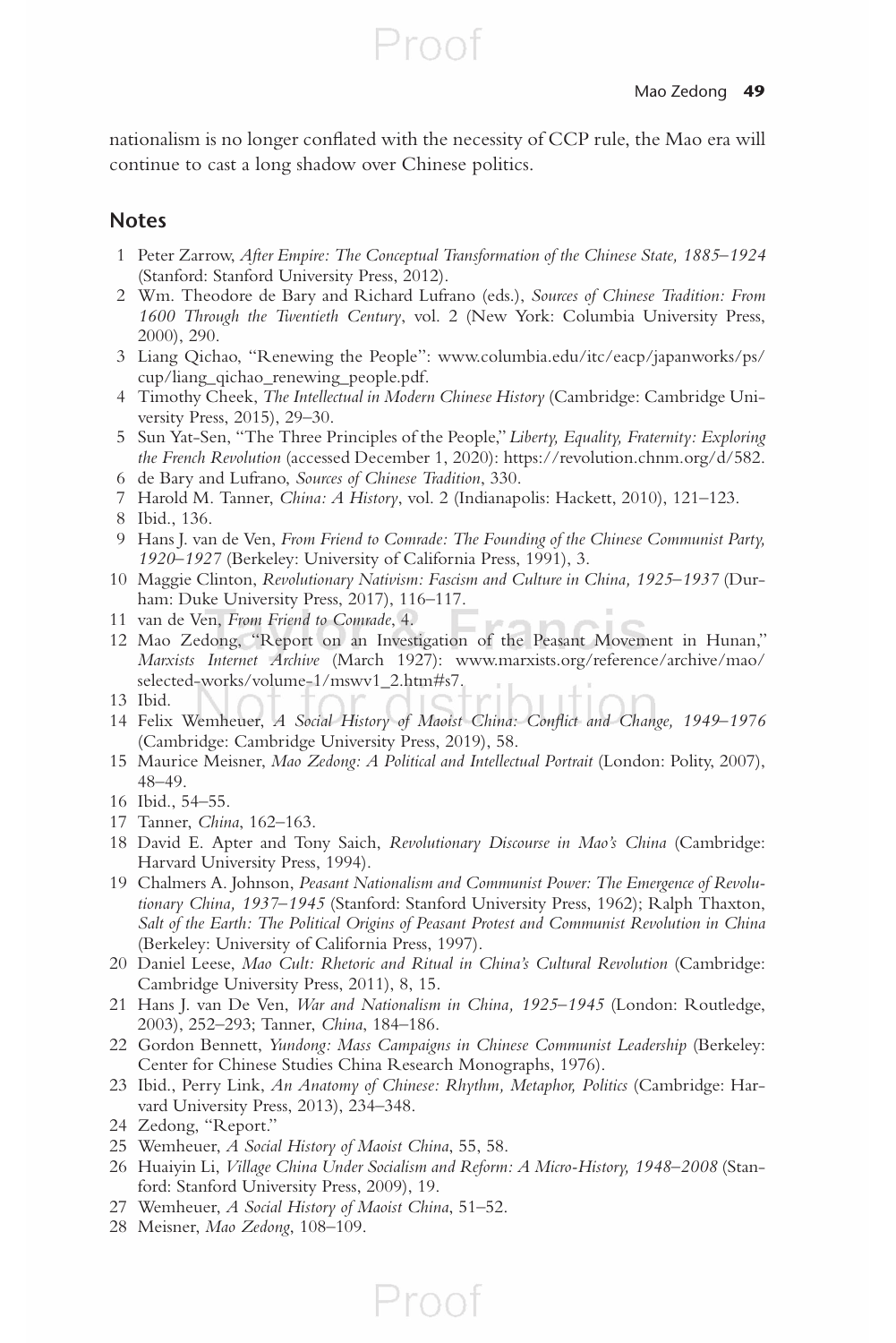#### **50** Covell F. Meyskens

29 Glen Peterson, *Overseas Chinese in the People's Republic of China* (London: Routledge, 2012), 102–137.

Proof

- 30 Meisner, *Mao Zedong* , 111.
- 31 Hua-yu Li, *Mao and the Economic Stalinization of China, 1948–1953* (Lanham: Rowman & Littlefield, 2006), 45, 133.
- 32 Carl Riskin, *China's Political Economy: The Quest for Development Since 1949* (Oxford: Oxford University Press 1987), 268–274.
- 33 Andrew G. Walder, *Communist Neo-Traditionalism: Work and Authority in Chinese Industry* (Berkeley: University of California Press, 1986); Jean C. Oi, *State and Peasant in Contemporary China: The Political Economy of Village Government* (Berkeley: University of California Press, 1991).
- 34 Wemheuer, *A Social History of Maoist China* , 22, 24–26.
- 35 Nicholas R. Lardy, *Economic Growth and Distribution in China* (Cambridge: Cambridge University Press, 1978), 10.
- 36 Maurice Meisner, *Marxism, Maoism, and Utopianism: Eight Essays* (Madison: University of Wisconsin Press, 1982), 118–131.
- 37 Wemheuer, *A Social History of Maoist China*, 30.
- 38 Vivienne Shue, *The Reach of the State: Sketches of the Chinese Body Politic* (Stanford: Stanford University Press, 1988), 132–147.
- 39 The second campaign is the Cultural Revolution which will be discussed below.
- 40 Wemheuer, *A Social History of Maoist China* , 111–115.
- 41 Chen Jian, *Mao's China and the Cold War* (Chapel Hill: University of North Carolina Press, 2001), 72.
- 42 John W. Garver, *China's Quest: The History of the Foreign Relations of the People's Republic of China* (Oxford: Oxford University Press, 2006), 131–133.
- 43 Sigrid Schmalzer, "Self-Reliant Science: The Impact of the Cold War on Science in Socialist China," in Naomi Oreskes and John Krige (es.), *Science and Technology in the Global Cold War* (Cambridge: MIT Press, 2014), 79–80.
- 44 Andrew G. Walder, *China Under Mao: A Revolution Derailed* (Cambridge: Harvard University Press, 2015), 153–157, 162–169; Garver, *China's Quest* , 138–142.
- 45 Walder, *China Under Mao* , 364.
- 46 Leese, *Mao Cult* , 98–99.
- 47 Ibid., 97–102.
- 48 Dali Yang, *Calamity and Reform in China: State, Rural Society, and Institutional Change Since the Great Leap Forward* (Stanford: Stanford University Press, 1996), 71–97. Wemheuer, *A*  Social History of Maoist China, 175-176.
- 49 Maurice Meisner, *Mao's China and After: A History of the People's Republic* (New York: Free Press, 1999), 273–277. The quote is on p. 277.
- 50 Danhui Li and Yafeng Xia, *Mao and the Sino-Soviet Split, 1959–1973: A New History* (Lanham: Lexington Books, 2018), 93–103; Jeremy Friedman, *Shadow Cold War: The Sino-Soviet Competition for the Third World* (Chapel Hill: University of North Carolina Press, 2015), 101–147.
- 51 Leese, *Mao Cult* , 102, 104, 112–122.
- 52 Roderick MacFarquhar and Michael Schoenhals, *Mao's Last Revolution* (Cambridge: Belknap Press, 2006), 47.
- 53 Tanner, *China* , 216–222.
- 54 MacFarquhar and Schoenhals, *Mao's Last Revolution* , 1117–1131; Elizabeth J. Perry and Li Xun, *Proletarian Power: Shanghai in the Cultural Revolution* (Boulder: Westview Press, 1997), 97–117.
- 55 Walder, *China Under Mao* , 271–277; Covell F. Meyskens, *Mao's Third Front: The Militarization of Cold War China* (Cambridge: Cambridge University Press, 2020), 148–153.
- 56 Michel Bonnin, *The Lost Generation: The Rustification of Chinese Youth, 1968*-1980 (Hong Kong: Chinese University Press, 2013).

Proof

57 MacFarquhar and Schoenhals, *Mao's Last Revolution* , 348–354.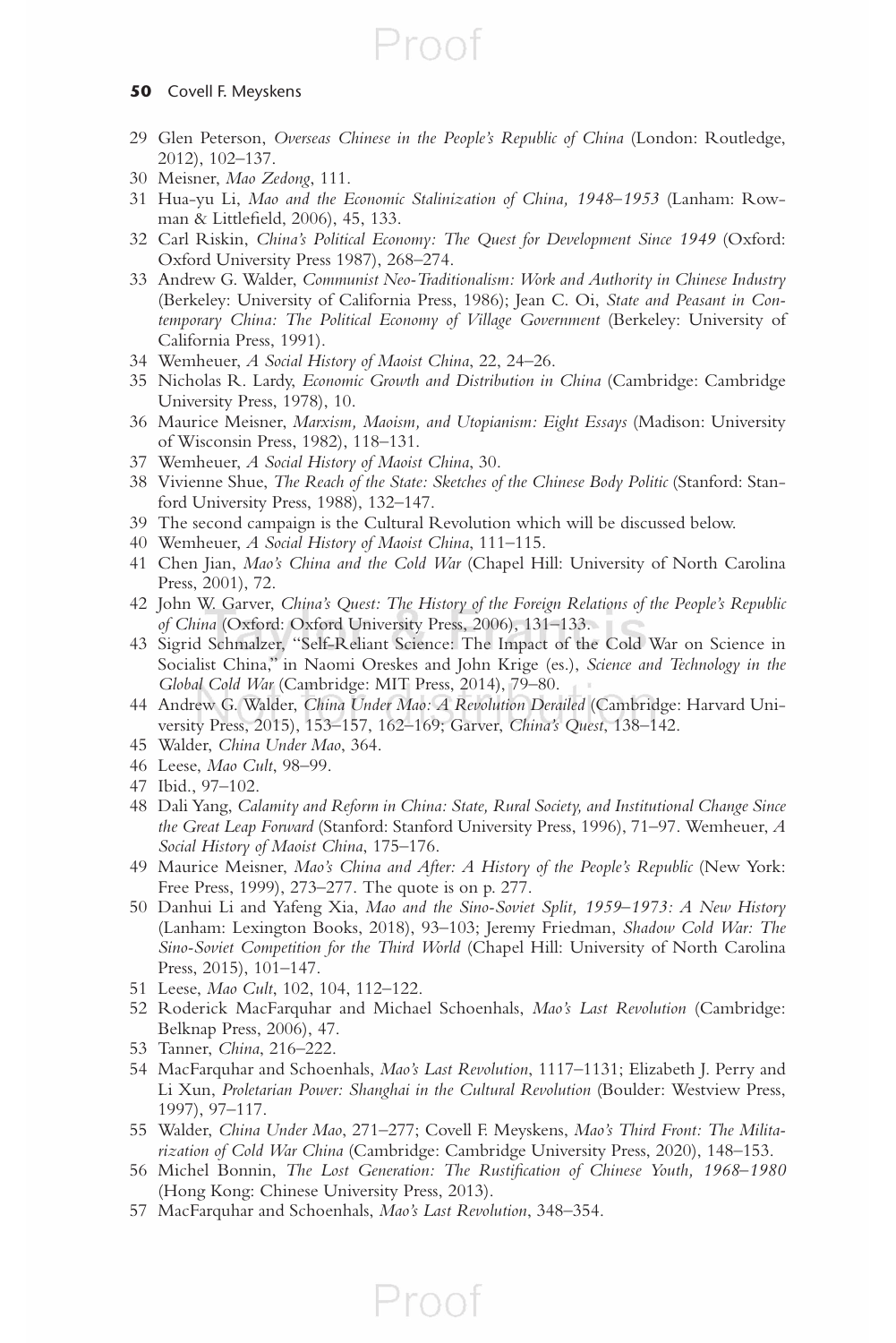58 Frederick C. Teiwes and Warren Sun, *The End of the Maoist Era: Chinese Politics During the Twilight of the Cultural Revolution, 1972–1976* (Armonk: M.E. Sharpe, 2007).

Proof

- 59 Wemheuer, *A Social History of Maoist China* , 287–290.
- 60 Shue, *The Reach of the State* , 147–152.

#### **Further reading**

- Cheek, Timothy. *The Intellectual in Modern Chinese History* (Cambridge: Cambridge University Press, 2015).
- Garver, John. *China's Quest: The History of the Foreign Relations of the People's Republic of China* (Oxford: Oxford University Press, 2006).
- Leese, Daniel. *Mao Cult: Rhetoric and Ritual in China's Cultural Revolution* (Cambridge: Cambridge University Press, 2011).
- Meisner, Maurice. *Mao Zedong: A Political and Intellectual Portrait* (London: Polity, 2007).
- Shue, Vivienne. *The Reach of the State: Sketches of the Chinese Body Politic* (Stanford: Stanford University Press, 1988).
- Walder, Andrew G. *China Under Mao: A Revolution Derailed* (Cambridge: Harvard University Press, 2015).
- Wemheuer, Felix. *A Social History of Maoist China: Conflict and Change, 1949*-1976 (Cambridge: Cambridge University Press, 2019).

**Taylor & Francis** Not for distribution